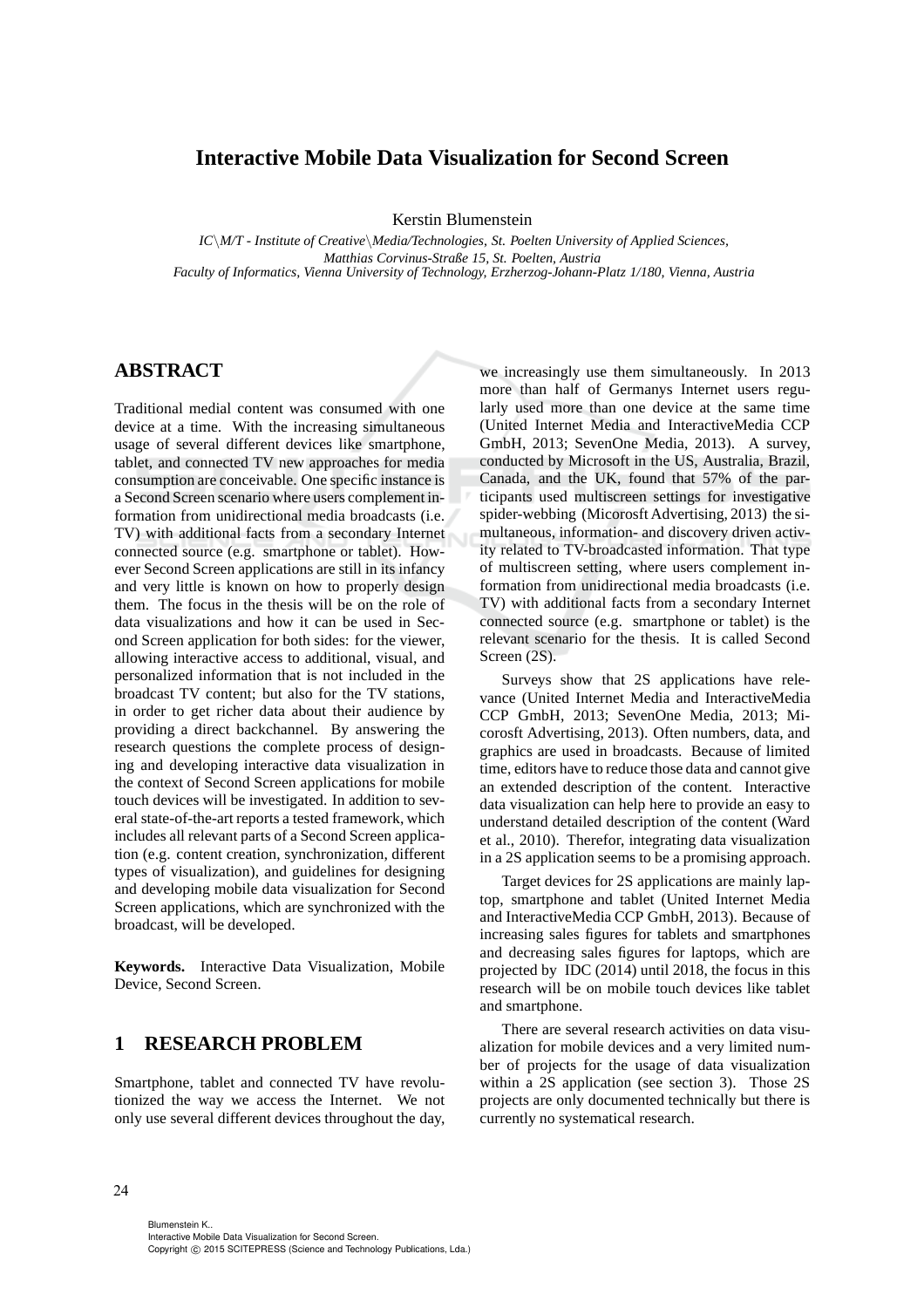

Figure 1: Overview of a Second Screen scenario.

Figure 1 shows an overview of a 2S application scenario. In a basic setting, a broadcast is running on a TV set. It could also be a laptop or a computer, where a recorded broadcast is on air. The 2S application with data visualization runs on tablet or smartphone and is synchronized with the TV (e.g. via audio synchronization). A 2S application communicates via the Internet with a server to receive and send data. The server could also provide a feedback channel to the TV station via the Internet. In doing so, broadcasters or producers could benefit by using 2S application e.g. for collecting user data or to integrate data in a live program.

In the following, two possible scenarios for integrating data visualization in a 2S application will be described:

- 1. A documentary on wildlife is called "Killer Whales - Fins of Change" (Wallis, 2014). It is about the movement of killer whales to northern regions. Data visualization within a 2S application can provide a map view where you can follow the killer whales to the Arctic. Interaction with the map could offer the user additional information e.g. geographical data about the affected countries as well as distribution and population of whales.
- 2. In a news program unemployment figures are a regular topic. Data visualization about unemployment figures could offer the user within a 2S ap-

plication an easy to use overview about the count of the last years e.g. filterable by month, year and other relevant data. That visualization is reusable and will grow with every month it is used.

Major challenges of 2S settings that include interactive data visualization on mobile devices are:

- **User Interaction and Usability for Touch Input:** One of the main advantages but also problems of touch devices is the usage of fingers. The users cannot use their fingers in such an accurate way they would do with a mouse as the elements are smaller than the finger (fat finger problem) (Wigdor et al., 2007). In addition the fingers occlude the element itself while tapping on the element (occlusion problem) (Wigdor et al., 2007). Because of these facts, visualization should have an optimized user experience for touch usage.
- **Possibility for Synchronizing Visualization with Broadcasts:** An interesting part of 2S applications is the option of synchronizing the additional content with the broadcast. The visualization should show the relevant data synchronized to the broadcast. It is also a challenge for this study to find a way to synchronize the interactive visualization in a way that is visible but not distracting. A main problem is to get the users attention at the right time on the right screen (TV or tablet/ smartphone).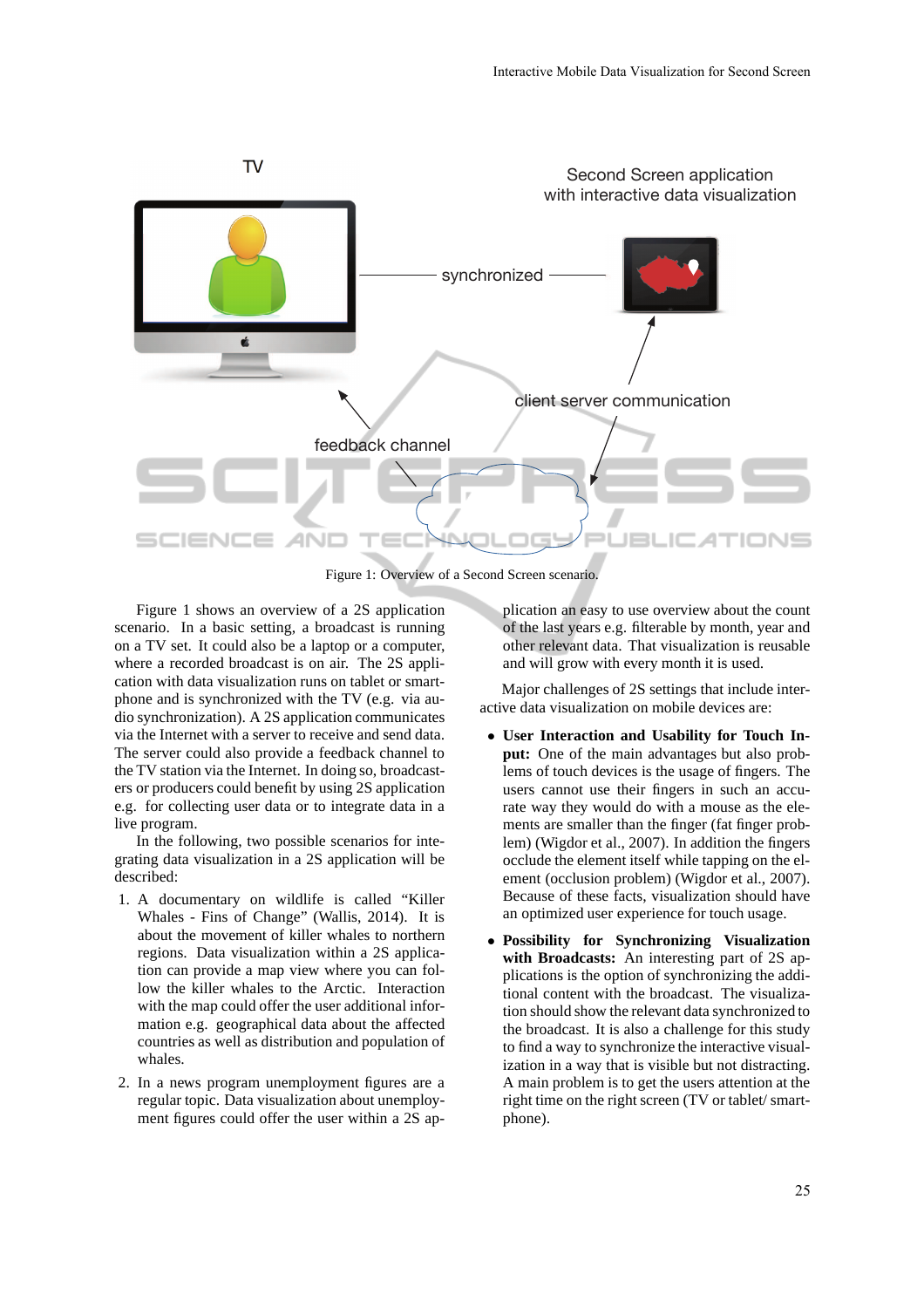• **Additional Value for Broadcaster (or Producer) and User:** By interacting with visualizations, users are not only actively engaging with the exploration environment to gain insights for themselves, but also generating usage data that can be beneficial in other ways. First, such usage data could be an additional value for broadcasters (e.g. collecting data about usage) to influence a live broadcast for example. Second, other users could benefit from collective usage data for example by being pointed to interesting other parts of the visualization.

## **2 OUTLINE OF OBJECTIVES**

The goal of this research is to study interactive data visualization methods on mobile touch devices in the context of 2S applications. This leads to the following main research question:

• How can interactive data visualization in the context of a Second Screen application be designed and developed for mobile touch devices?

To achieve this goal the following sub research questions will be answered:

### **2.1 Technical Questions**

- Which touch gestures can be used for interacting with data visualization?
- Which types of data visualization can best be used for Second Screen applications related to scenarios, which are chosen?
- Which libraries and frameworks are most suited for developing interactive data visualization for mobile touch devices?
- How can a framework be created which includes all relevant parts of a Second Screen application (e.g. content creation, synchronization, different types of visualization)?

### **2.2 Conceptual Questions**

- How should the interaction of the visualization be designed in order to be visible but not distracting if the app is synchronized with the unidirectional media broadcast?
- Which advantages and disadvantages do Second Screen applications have over traditional (unsynchronized) knowledge sources like Wikipedia or Google?
- How can content preparation process be supported in the context of 2S scenarios?
- How can guidelines for creating Second Screen applications with interactive data visualisation be drafted?

## **3 STATE OF THE ART**

During the last four years Natural User Interfaces (NUIs) have become relevant for developing data visualizations (Reiterer, 2010; Kasik, 2011). Pike et al. (2009) also point out the need for improved options of interactions. Chittaro (2006) summarizes "[...] visualization applications developed for desktop computers do not scale well to mobile devices." Elmqvist et al. (2011) demand the concept of fluid interfaces. Fluid interface lets users touch and manipulate elements directly instead of interacting indirectly with the user interface.

Isenberg and Isenberg (2013) recently published a survey article for visualization on interactive surfaces. They have systematically analysed 100 interactive systems and tools for small and big displays. The overview shows that most research projects work with Multi Touch Table top devices. Smartphones are only used in 6% of the analysed research projects although smartphones are disseminated widely.

There are some relevant research projects of data visualization on mobile devices but not related to Second Screen applications. For example the visualization type treemap is used by the project PRISMA Mobile (de Jesus Nascimento da Silva Junior et al., 2012) and Pinheiro et al. (2008) on mobile devices. PRISMA Mobile is an android based information visualization tool for tablets (de Jesus Nascimento da Silva Junior et al., 2012). It also uses zoom (e.g. with pinch gesture), filters and details-on-demand. The tourism information analysis tool for mobile phones by Pinheiro et al. (2008) is a JavaME based tool, which shows hierarchical data. In addition to treemaps the tool uses georeferenced maps and filters. Paul et al. (2012) implement the visualization type Overview and Detail in their work. That project implements an Electronic Health Record (EHR), which shows medical reports and images on small displays of mobile devices. They use fragmentation algorithms to achieve their aim.

There is also some first research about using touch gestures in data visualization on mobile devices. Baur et al. (2012) presented TouchWave (touchable stacked graphs). They wanted to create a visualization, which has kinetic manipulations and integrated interaction without complex gestures. Two case studies were im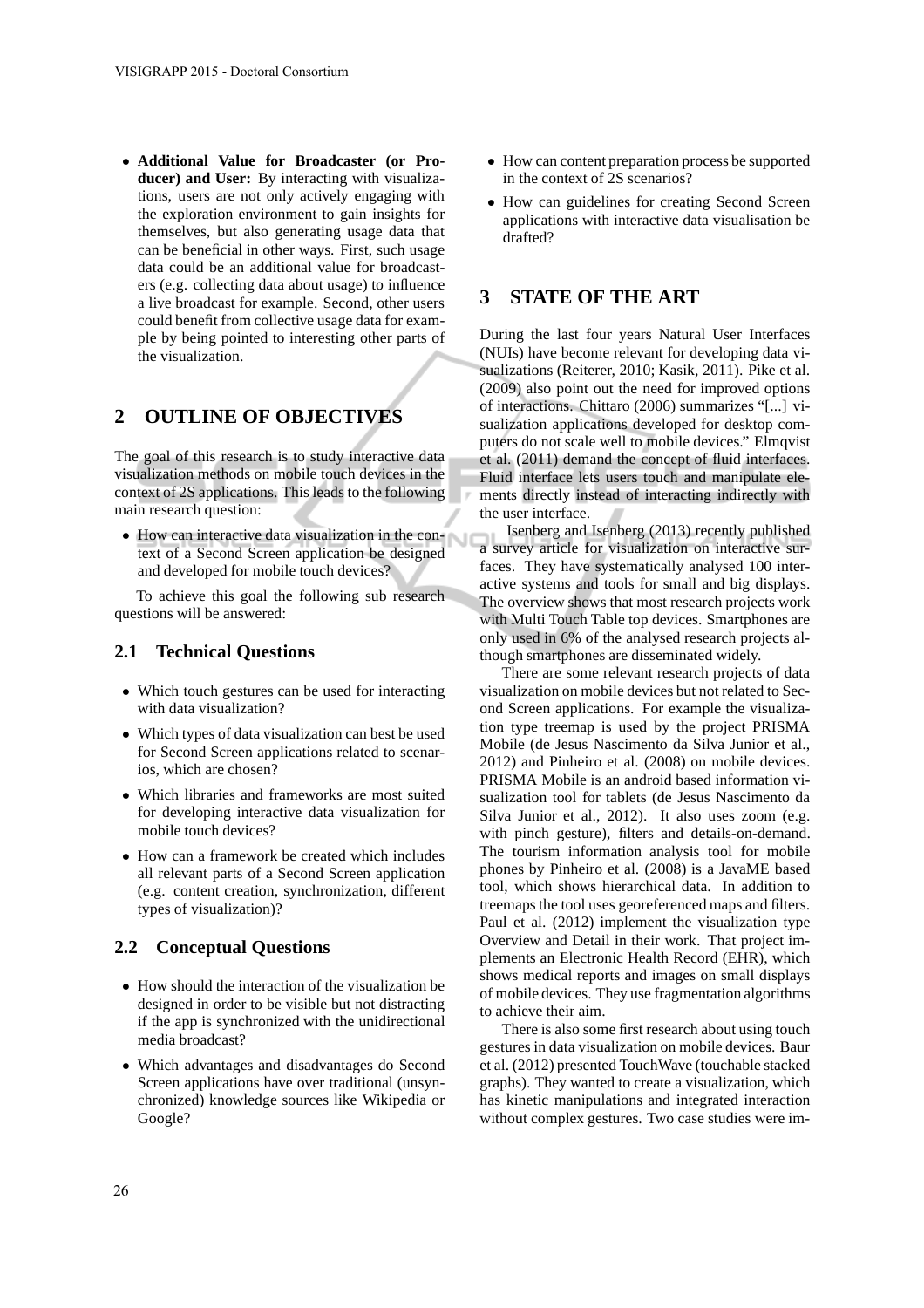plemented but no user tests were conducted. Drucker et al. (2013) compared a non touch-centric WIMP (window, icon, menus and pointer) interface and a touch-centric fluid interface on tablet through a user test with 17 participants. Results show users prefer the fluid interface. Touch gestures were not the main focus on that research but the survey shows that touch interfaces are relevant for tablet users.

Willett et al. (2014) did research about userelicited selection gestures on a non-mobile device (32" multi-touch display). They found a strong preference for simple one-hand gestures, which is also important to know for implementing data visualization for mobile devices.

Regarding research activities with 2S applications, the 2S is used, for example, for giving additional information e.g. in the projects IntoNow (Castillo et al., 2013) and Story Map (Murray et al., 2012). Story Map includes data visualization. A character map of the current episode is shown. It is designed as a web app, which runs on two screens (a large browser-equipped screen and a smaller handheld device). The devices are time synchronized. So the character map can auto update the graph of all characters and relationships in real time. IntoNow (Castillo et al., 2013) uses the microphone of the Second Screen device to synchronize with the TV via audio-fingerprinting. If the fingerprint matches with a broadcast in the database, the application shows the name of the program as well as links to multiple online services.

Another facet is using the 2S for social interactions. FanFeeds (Basapur et al., 2012) and Bubble-TV (Huron et al., 2013a) are examples here. FanFeeds allows authoring and consumption of secondary content around broadcasts. Users can generate secondary content for their own social circle. Tests of FanFeeds show that only a few persons are frequent content creators. The majority just consume "feed." Huron et al. (2013a) used in Bubble TV a live visualization of TV viewers' tweets that are integrated as a background for a French TV show. As a result of that project they introduced the new design metaphor Visual Sedimentation (Huron et al., 2013b).

Moreover, 2S approaches are often only described and not tested (Castillo et al., 2013; Murray et al., 2012). Classical user interface design for non touch devices follows the eight golden rules of interface design (Shneiderman and Plaisant, 2010). For designing visualization there is for example the Visual Information Seeking Mantra (Shneiderman, 1996). Additionally there are still no relevant findings for NUIs in data visualization (Lee et al., 2012). Because of that guidelines or best practices for interactive data visualizations in the context of Second Screen applications are currently not available (Lee et al., 2012).

### **4 METHODOLOGY**

*"Visual representations of objects are often misinterpreted, either because they do not match our perceptual system, or they were intended to be misinterpreted."* (Ward et al., 2010)

Therefore, visualizations have to be developed and tested in the context of specific tasks, users, and application domains (van Wijk, 2006; Munzner, 2009). To use visual methods effectively one has to plan professionally (e.g. with user and task analysis) and evaluate empirically (e.g. with usability testing) (Lam et al., 2012; Miksch and Aigner, 2014).

At the beginning, a desk research will be conducted, which includes extensive literature and web research. Topics like relevant data visualization types, touch gestures, data visualization libraries, and methods for synchronization will be researched, analysed, and evaluated to get a detailed state-of-the-art analyses. Evaluation is based on structured criteria.

To implement fully functional prototypes of 2S applications with interactive data visualization the study at hand uses the goal-oriented design process (Cooper et al., 2007) and experimental prototyping with user-centered design. It will be an iterative process. To decide which concrete scenarios will be developed, possible facets of usage for data visualization in 2S applications will be found as part of research. Two conceivable facets are

- offering additional information, and
- user integration (especially but not exclusively - interesting for live broadcast to provide a feedback channel).

The actual number of implemented prototypes depends on found facets. Currently three tested prototypes are expected.

Concepts for visualization and interaction design will be evaluated based on mock-ups with qualitative user tests. Mock-ups will be improved by the results of the user tests and implemented as fully functional prototypes. To improve these prototypes usability tests will be conducted. Used methods will be eye tracking, audio-visual observation, and semistructured interviews (Lazar et al., 2010).

At the end there will be a qualitative acceptance test to evaluate the prototypes and obtain information on the additional value of such applications. Ques-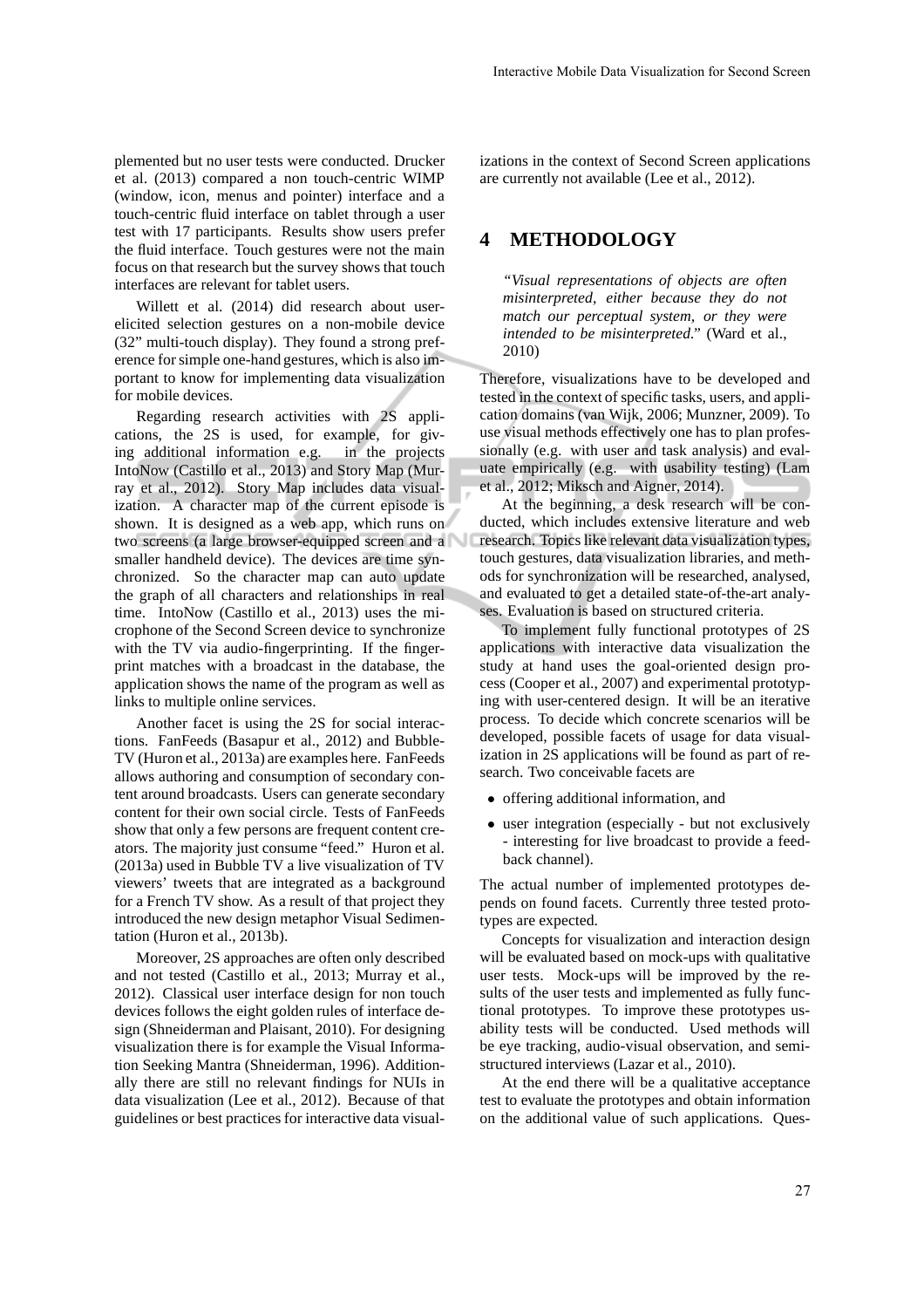

Figure 2: Overview of Second Screen Framework.

tions that need to be answered in that test are for example:

- Will the offer be understood, accepted, and used by the audience?
- How many steps of interaction can users handle while watching TV without being distracted?
- Will users be too distracted by 2S application?
- Which advantages and disadvantages do 2S applications have over traditional (unsynchronized) knowledge sources like Wikipedia or Google?

Tasks like finding the whale population in 2012 suitable for example in scenario 1 (see section 1) will help to find results for those questions.

Another interesting aspect concerns the preparatory work which is necessary for publishing a 2S application with data visualization. A concept will be developed and tested with experts of that field (e.g. broadcaster and producer).

### **5 EXPECTED OUTCOME**

By answering the research questions (see section 2) the complete process of designing and developing interactive data visualization in the context of 2S applications for mobile touch devices will be investigated.

The systematic processing of existing work will be documented in detailed state-of-the-art reports for relevant data visualization types, touch gestures, visualization libraries and frameworks, as well as methods for synchronization.

Afterwards relevant data visualization types, visualization libraries and frameworks, as well as methods for synchronization will be evaluated and tested based on structured criteria. As a result evaluation reports will be created.

To reach the overall goal, an overview of facets for integrating data visualization in 2S application will be worked out. Building on that overview, concrete scenarios and concepts of data visualization for 2S applications have to be developed.

Furthermore mock-ups and fully functional prototypes of tested data visualization within 2S applications of three broadcast genres (e.g. politics, sciences, geographic) are expected. In addition to the development process (see section 4) reports of usability tests and an acceptance test will be conducted. In addition to the report of the acceptance test, which includes information about advantages and disadvantages of 2S applications over traditional (unsynchronized) knowledge sources like Wikipedia or Google, a technical comparison of visualization prototypes and traditional (unsynchronized) knowledge sources will be conducted and summarized.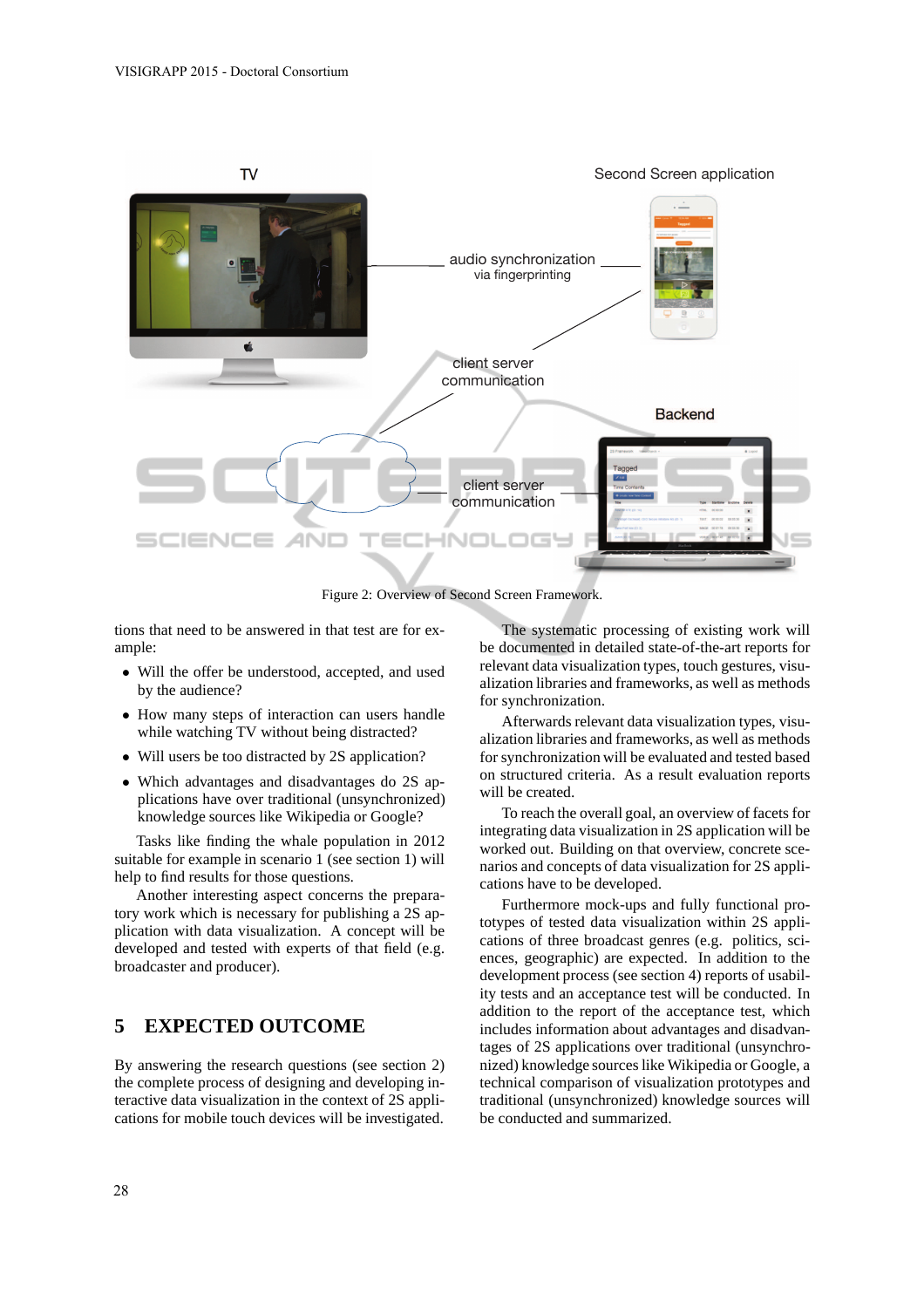A concept for preparation process for data visualization in context of 2S scenarios will be created and tested. As result of a test with expert of that field (e.g. broadcaster and producer) there will be a report.

Finally a tested framework, which includes all relevant parts of a Second Screen application (e.g. content creation, synchronization, different types of visualization), and guidelines for designing and developing mobile data visualization for Second Screen applications, which are synchronized with the broadcast, will complete the thesis.

### **6 STAGE OF THE RESEARCH**

Before I started my doctoral studies in computer science in January 2014, I had the chance to do research in a project where we developed an online concept for a science magazine including a concept for a 2S application without focussing on data visualization as a first step.

In summer 2014 a next step was to develop a functional prototype for a second screen framework with basic audio synchronization. Figure 2 shows an overview of the 2S framework. We developed a backend where TV producers and editors can define the 2S content and a 2S application that runs on iOS devices. The synchronisation between smartphone and TV works with audio fingerprinting.

Currently I work on a detailed state-of-the-art analysis for mobile interactive data visualization. Literature will be researched and evaluated based on structured criteria.

At the moment I also prepare a proposal for getting a research grant for this project together with colleagues.

#### **6.1 Next Steps**

A next step will be to determine data visualization types for mobile touch usage. Therefor I have to get an overview of relevant visualization types and evaluate them for mobile touch usage. The selection is based on the chosen 2S scenarios. In addition a survey on touch gestures in context of the determined visualization types is necessary. It is important to know which gestures can be used with different visualization types on mobile touch devices. To complete the basic survey on data visualization for mobile devices visualization libraries and frameworks have to be evaluated whether they can be used for developing data visualization for mobile touch devices.

#### **ACKNOWLEDGEMENT**

Many thanks to Wolfgang Aigner for being my thesis advisor and supporting me in getting a funding for this project as well as Grischa Schmiedl for pushing me in doing my doctoral studies and offering critical feedback.

## **REFERENCES**

- Basapur, S., Mandalia, H., Chaysinh, S., Lee, Y., Venkitaraman, N., and Metcalf, C. (2012). FANFEEDS: evaluation of socially generated information feed on second screen as a TV show companion. In *Proceedings of the 10th European conference on Interactive tv and video*, EuroiTV '12, pages 87–96, New York, NY, USA. ACM.
- Baur, D., Lee, B., and Carpendale, S. (2012). Touch-Wave: kinetic multi-touch manipulation for hierarchical stacked graphs. In *Proceedings of the 2012 ACM international conference on Interactive tabletops and surfaces*, page 255. ACM Press.
- Castillo, C., De Francisci Morales, G., and Shekhawat, A. (2013). Online matching of web content to closed captions in IntoNow. In *Proceedings of the 36th international ACM SIGIR conference on Research and development in information retrieval*, SIGIR '13, pages 1115–1116, New York, NY, USA. ACM.
- Chittaro, L. (2006). Visualizing information on mobile devices. *Computer*, 39(3):40–45.
- Cooper, A., Reimann, R., and Cronin, D. (2007). *About face 3: the essentials of interaction design*. Wiley Pub., Indianapolis, IN, 3 edition.
- de Jesus Nascimento da Silva Junior, J., Meiguins, B., Carneiro, N., Meiguins, A., da Silva Franco, R., and Soares, A. (2012). PRISMA mobile: An information visualization tool for tablets. In *2012 16th International Conf. on Information Visualisation (IV)*, pages 182–187.
- Drucker, S. M., Fisher, D., Sadana, R., Herron, J., and Schraefel, M. (2013). TouchViz: A case study comparing two interfaces for data analytics on tablets. In *Proceedings of the SIGCHI Conf. on Human Factors in Computing Systems*, CHI '13, pages 2301–2310, New York, NY, USA. ACM.
- Elmqvist, N., Moere, A. V., Jetter, H.-C., Cernea, D., Reiterer, H., and Jankun-Kelly, T. (2011). Fluid interaction for information visualization. *Information Visualization*, 10(4):327–340.
- Huron, S., Vuillemot, R., and Fekete, J.-D. (2013a). Bubble-TV: Live visual feedback for social TV broadcast. In *ACM CHI 2013 Workshop : Exploring and enhancing the user experience for television*.
- Huron, S., Vuillemot, R., and Fekete, J.-D. (2013b). Visual sedimentation. *IEEE Transactions on Visualization and Computer Graphics*, 19(12):2446–2455.